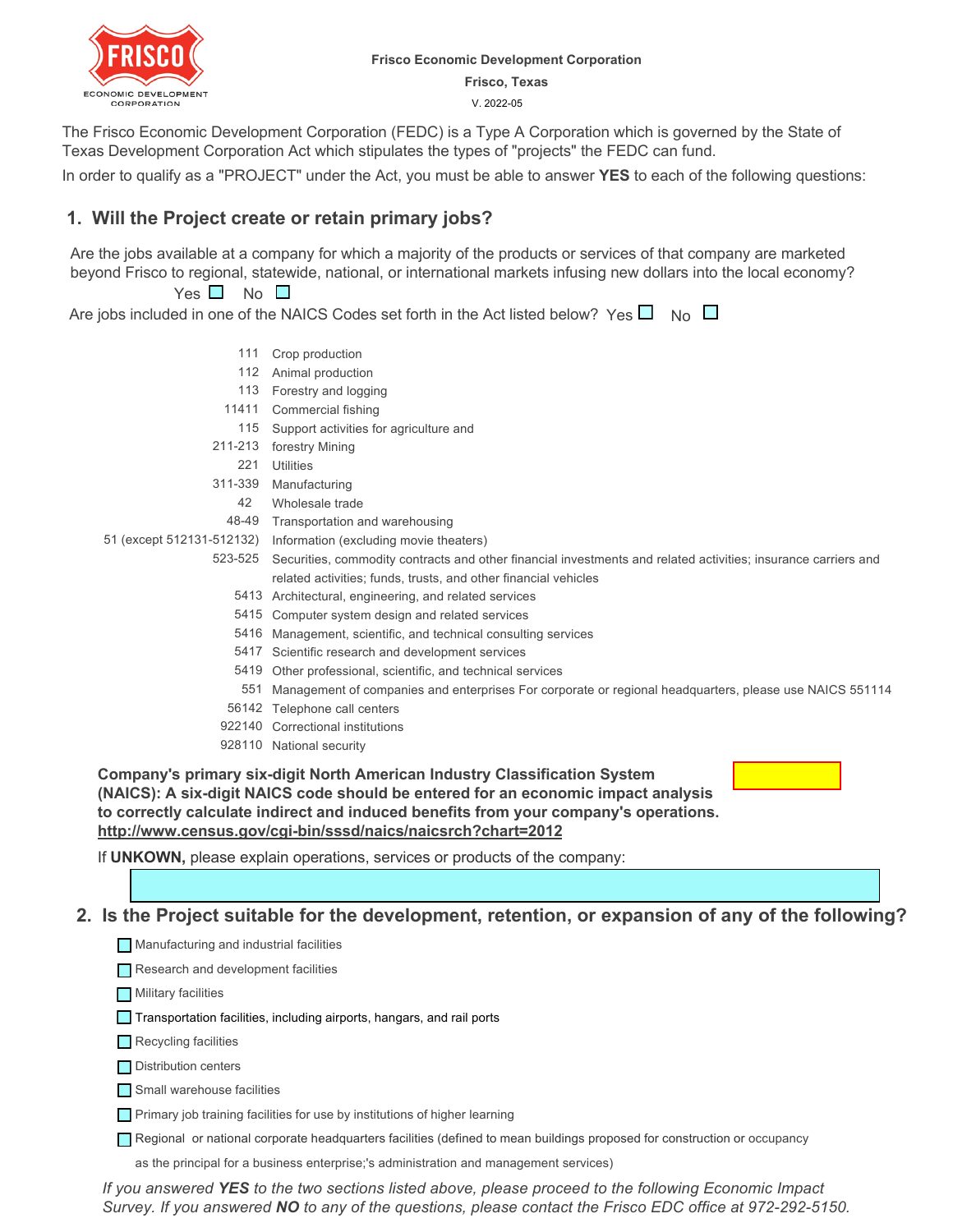### **Economic Impact Survey (EIS)**

This Economic Impact Survey will be used by the Frisco Economic Development Corporation to prepare an economic impact analysis of your company. You may also provide or be asked for additional data as needed.

## Fields outlined in red are required.

Please call 972-292-5150 if you have any questions. Please e-mail completed survey to **Survey@FriscoEDC.com**

# **ABOUT THE COMPANY**

| Date survey completed: [<br>Name of person completing survey:                                                                                                                                                                 | Company Name:<br>Ph:<br>Email:<br>Title: [                                                                                                                                                                           |
|-------------------------------------------------------------------------------------------------------------------------------------------------------------------------------------------------------------------------------|----------------------------------------------------------------------------------------------------------------------------------------------------------------------------------------------------------------------|
| Name of Company seeking incentives:<br>Project name, if under NDA:<br>Current Company address:<br>Current Company City, State ZIP:<br>Company Website:<br>Description of Company operations:                                  |                                                                                                                                                                                                                      |
| Current location of Corporate HQ:<br>How long has Company been in operations?                                                                                                                                                 | Years<br>Is Company registered in Texas? Yes □<br>No                                                                                                                                                                 |
| Person responsible for Contract compliance:<br><b>CEO/President of Company:</b><br>CFO of Company:<br>HR Executive of Company<br>Company Operations to locate in Frisco:<br>Select all that apply<br><b>ABOUT THE PROJECT</b> | Email:<br>Email:<br>Email:<br>Email:<br>Corporate $HQ \Box$<br>Regional HQ <b>D</b><br>Office $\Box$<br>Research & Development<br>Other:<br>Call Center $\square$<br>Industrial <b>D</b><br>Data Center <sup>1</sup> |
| Description of Company's plans to relocate<br>to or expand within Frisco:                                                                                                                                                     |                                                                                                                                                                                                                      |
| Desired location(s) in Frisco:                                                                                                                                                                                                |                                                                                                                                                                                                                      |
| Districts in which Company will be located: County: Collin County                                                                                                                                                             | School: Frisco ISD<br>Special: TIRZ #1                                                                                                                                                                               |
| Current square footage occupied:                                                                                                                                                                                              | Desired gross square footage to occupy:                                                                                                                                                                              |
| Anticipated lease term (months):                                                                                                                                                                                              | Anticipated date of operations in Frisco:                                                                                                                                                                            |
| Plan to expand Company within 5 years?                                                                                                                                                                                        | Unsure $\Box$<br>No $\Box$<br>Yes<br><b>The Contract</b>                                                                                                                                                             |

Direct Sublease Direct lease or sublease?